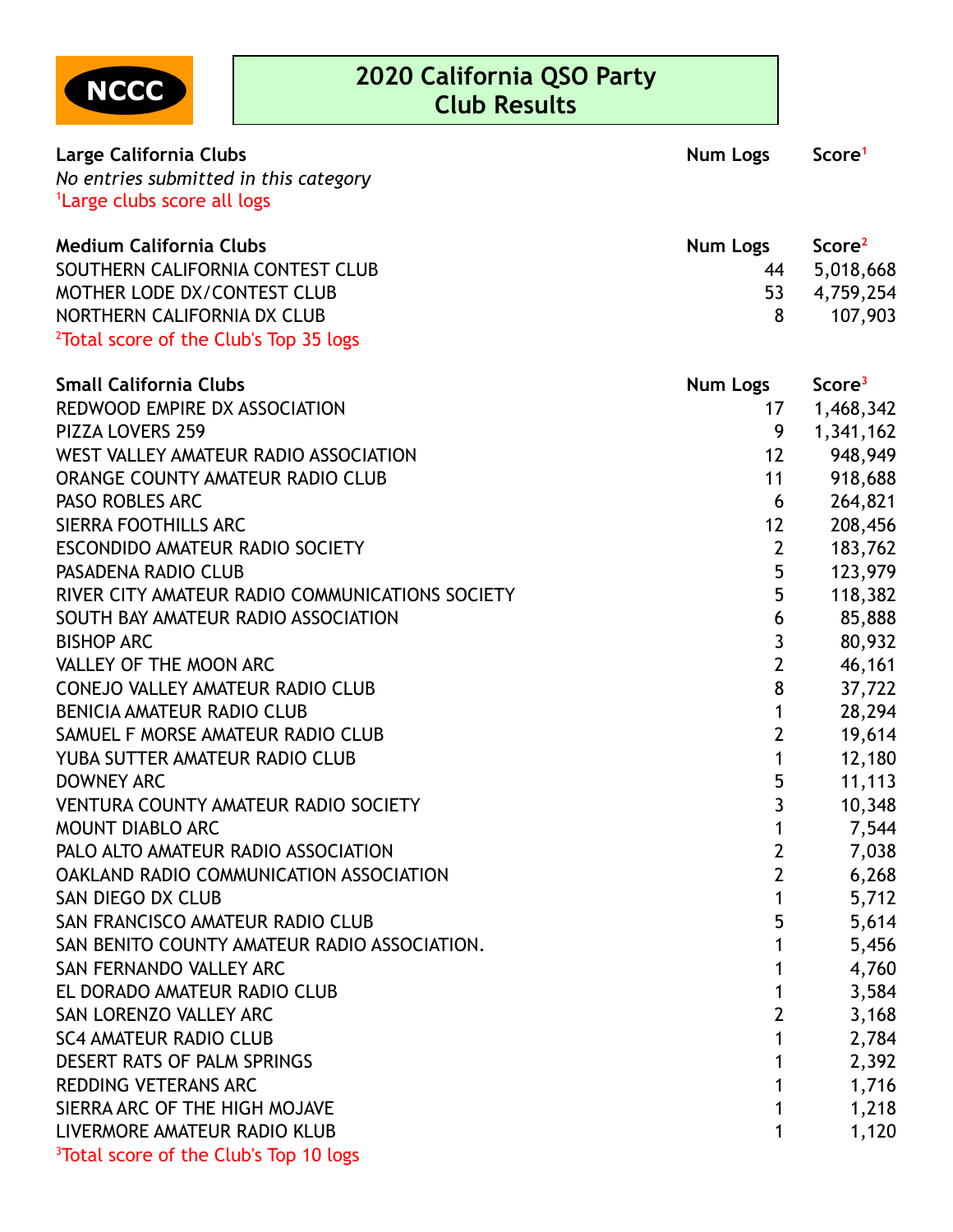NCCC

| Large Non-California Clubs                            | <b>Num Logs</b>         | Score <sup>4</sup> |
|-------------------------------------------------------|-------------------------|--------------------|
| POTOMAC VALLEY RADIO CLUB                             | 45                      | 895,790            |
| <b>FRANKFORD RADIO CLUB</b>                           | 30                      | 788,455            |
| YANKEE CLIPPER CONTEST CLUB                           | 32                      | 742,972            |
| WESTERN WASHINGTON DX CLUB                            | 10                      | 243,177            |
| <b>GEORGIA CONTEST GROUP</b>                          | 4                       | 45,324             |
| WEST PARK RADIOPS AMATEUR RADIO CLUB                  | 1                       | 34,650             |
| BOEING EMPLOYEES AMATEUR RADIO OPERTORS NORTH SOCIETY | 1                       | 25,326             |
| BADARERNGONTESTERS                                    | 1                       | 23,644             |
| PORTAGE COUNTY AMATEUR RADIO SERVICE                  | $\overline{\mathbf{4}}$ | 20,714             |
| <b>SLOVAK CONTEST GROUP</b>                           | 1                       | 20,167             |
| <b>LOUISIANA CONTEST CLUB</b>                         | 1                       | 8,256              |
| <b>BAVARIAN CONTEST CLUB</b>                          | 3                       | 7,704              |
| SPOKANE DX ASSOCIATION                                | $\overline{2}$          | 7,200              |
| <b>CUYAHOGA FALLS ARC</b>                             | 1                       | 6,870              |
| <b>MISSOURI DX/CONTEST CLUB</b>                       | 1                       | 6,596              |
| <b>STERLING PARK ARC</b>                              | 1                       | 6,336              |
| POTTSTOWN AREA AMATEUR RADIO CLUB                     | 1                       | 5,907              |
| SILVER SPRINGS RADIO CLUB                             |                         | 4,216              |
| FOX CITIES AMATEUR RADIO CLUB                         |                         | 3,968              |
| ALEXANDRIA RADIO CLUB INC                             | $\overline{2}$          | 3,200              |
| WIRELESS ASSOCIATION OF SOUTH HILLS                   | 1                       | 2,700              |
| HALIFAX AMATEUR RADIO CLUB                            |                         | 2,250              |
| <b>RADIO CLUB OF REDMOND</b>                          | 1                       | 1,566              |
| SNOHOMISH COUNTY HAMS CLUB                            | $\overline{2}$          | 924                |
| MOUNTAINEER AMATEUR RADIO ASSN.                       | 1                       | 828                |
| RADIO CLUB DOMINICANO                                 | 1                       | 756                |
| NORTH EAST WEAK SIGNAL GROUP                          | 1                       | 722                |
| SIERRA NEVADA AMATEUR RADIO SOCIETY                   | 3                       | 430                |
| <b>EA CONTEST CLUB</b>                                | 1                       | 429                |
| <b>IDAHO DX ASSOCIATION</b>                           |                         | 396                |
| K9DIY --- BLOOMINGTON AMATEUR RADIO CLUB              |                         | 308                |
| AMARGOSA AMATEUR RADIO CLUB                           |                         | 240                |
| DARC B41                                              |                         | 36                 |
| <b>ALRS ST PETERSBURG</b>                             |                         | 3                  |
| <sup>4</sup> Large clubs score all logs               |                         |                    |

| <b>Medium Non-California Clubs</b>       | Num Logs | Score <sup>5</sup> |
|------------------------------------------|----------|--------------------|
| <b>CONTEST CLUB ONTARIO</b>              | 39       | 737,573            |
| MINNESOTA WIRELESS ASSOCIATION           | 26       | 544,035            |
| <b>FLORIDA CONTEST GROUP</b>             | 24       | 464,662            |
| <b>GRAND MESA CONTESTERS OF COLORADO</b> | -9       | 240,512            |
| DFW CONTEST GROUP                        | 10       | 205,982            |
| <b>MAD RIVER RADIO CLUB</b>              | 12       | 203,992            |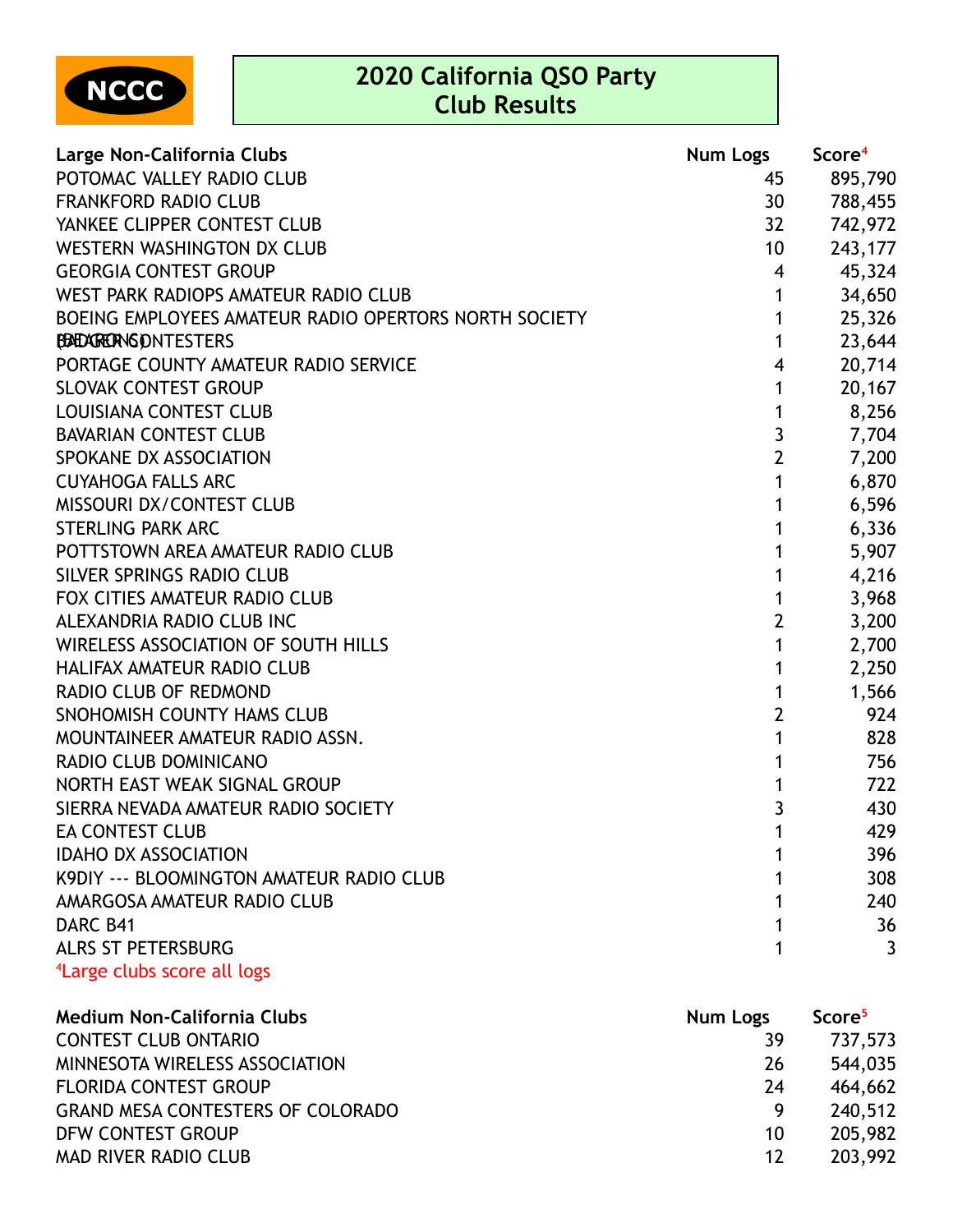

| <b>Medium Non-California Clubs</b>                 | <b>Num Logs</b> | Score <sup>5</sup> |
|----------------------------------------------------|-----------------|--------------------|
| WILLAMETTE VALLEY DX INC CLUB                      | 11              | 157,398            |
| <b>TEXAS DX SOCIETY</b>                            | <b>Q</b>        | 92,640             |
| HUDSON VALLEY CONTESTERS AND DXERS                 | 4               | 82,625             |
| <b>BAY AREA DXERS</b>                              |                 | 59,492             |
| <b>MERIDEN ARC</b>                                 |                 | 726                |
| <sup>5</sup> Total score of the Club's Top 35 logs |                 |                    |

| <b>Small Non-California Clubs</b>   | <b>Num Logs</b>         | Score <sup>6</sup> |
|-------------------------------------|-------------------------|--------------------|
| <b>TENNESSEE CONTEST GROUP</b>      | 32                      | 590,637            |
| ARIZONA OUTLAWS CONTEST CLUB        | 19                      | 548,736            |
| CENTRAL TEXAS DX AND CONTEST CLUB   | 8                       | 447,626            |
| SOCIETY OF MIDWEST CONTESTERS       | 34                      | 404,373            |
| SOUTH EAST CONTEST CLUB             | 15                      | 291,157            |
| <b>METRO DX CLUB</b>                | 10                      | 265,438            |
| <b>CENTRAL OREGON DX CLUB</b>       | 3                       | 235,516            |
| NORTH TEXAS CONTEST CLUB            | 3                       | 191,402            |
| NIAGARA FRONTIER RADIOSPORT         | 10                      | 170,473            |
| <b>KANSAS CITY CONTEST CLUB</b>     | 5                       | 145,392            |
| <b>ALABAMA CONTEST GROUP</b>        | $\overline{7}$          | 123,157            |
| RADIOSPORT MANITOBA                 | $\overline{3}$          | 118,259            |
| SWAMP FOX CONTEST GROUP             | 6                       | 105,479            |
| NORTH COAST CONTESTERS              | 6                       | 103,308            |
| <b>BIG SKY CONTESTERS</b>           | 3                       | 86,043             |
| <b>GREAT PLACES CONTEST CLUB</b>    | $\overline{3}$          | 83,160             |
| <b>KENTUCKY CONTEST GROUP</b>       | $\overline{7}$          | 74,733             |
| SASKATCHEWAN CONTEST CLUB           | $\mathbf{2}$            | 57,582             |
| ALBUQUERQUE DX ASSOCIATION          | $\mathbf 1$             | 57,285             |
| LAKE AREA AMATEUR RADIO KLUB        | 4                       | 52,695             |
| NORTHERN ARIZONA DX ASSOCIATION     | 3                       | 52,503             |
| NEW PROVIDENCE AMATEUR RADIO CLUB   | 4                       | 50,277             |
| <b>GREAT SALT LAKE CONTEST CLUB</b> | $\mathbf{1}$            | 46,176             |
| <b>CTRI CONTEST GROUP CLUB</b>      | $\mathbf{2}$            | 44,544             |
| RADIO AMATEURS OF NORTHERN VERMONT  | 3                       | 38,910             |
| <b>GREAT SOUTH BAY ARC</b>          | $\overline{3}$          | 33,654             |
| <b>CAROLINA DX ASSOCIATION</b>      | $\overline{\mathbf{4}}$ | 31,877             |
| ORCA DX AND CONTEST CLUB            | 5                       | 27,633             |
| <b>IOWA DX AND CONTEST CLUB</b>     | $\mathbf{1}$            | 23,892             |
| THE VILLAGES AMATEUR RADIO CLUB     | 4                       | 23,016             |
| SOUTH TEXAS DX AND CONTEST CLUB     | 3                       | 21,443             |
| NORTHEAST WISCONSIN DX ASSOCIATION  | 1                       | 20,582             |
| SILVER COMET AMATEUR RADIO SOCIETY  | 4                       | 18,616             |
| <b>BRISTOL AMATEUR RADIO CLUB</b>   | 1                       | 18,318             |
| <b>CONTEST GROUP DU QUEBEC</b>      | 1                       | 15,246             |